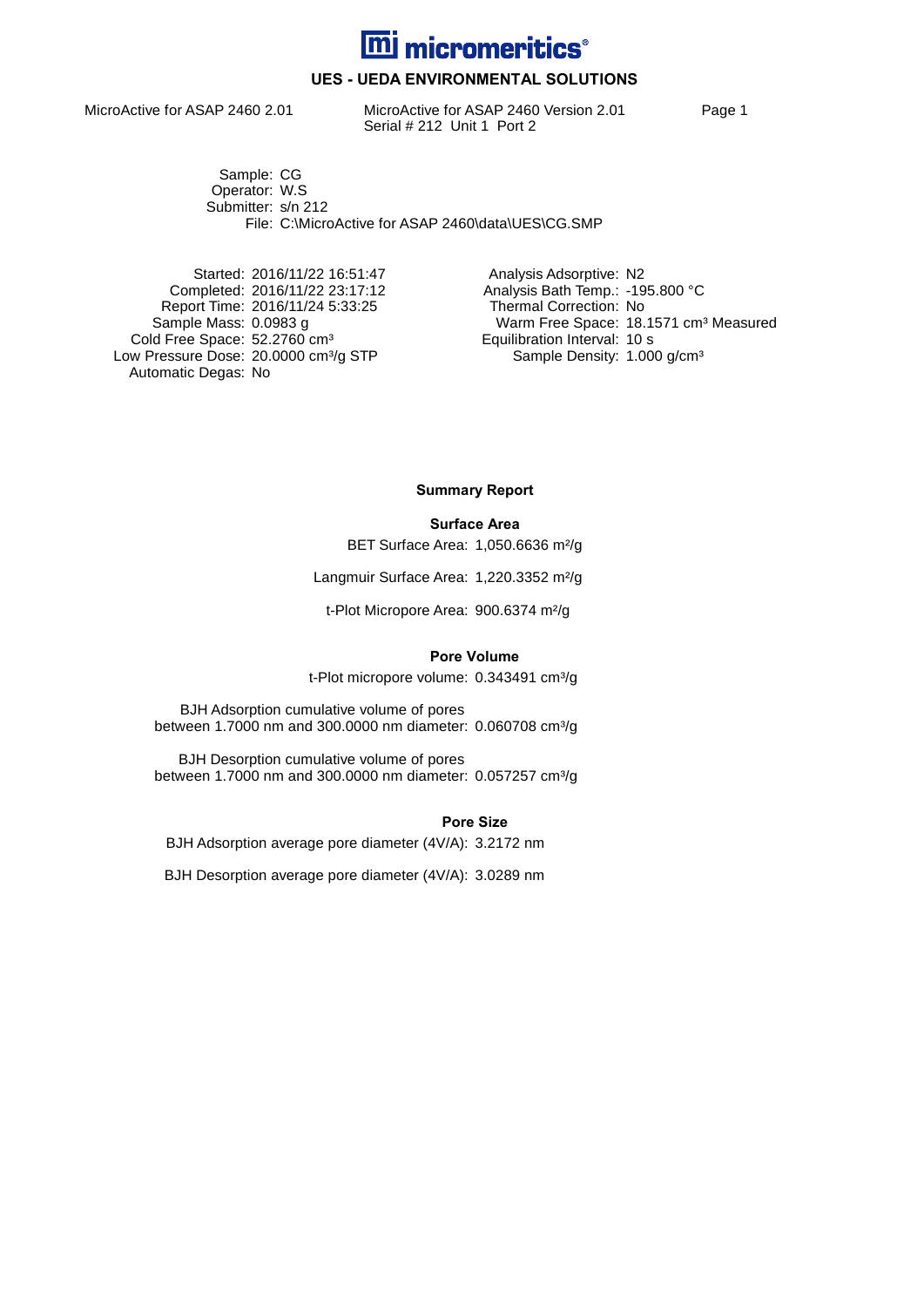

## **UES - UEDA ENVIRONMENTAL SOLUTIONS**

MicroActive for ASAP 2460 2.01 MicroActive for ASAP 2460 Version 2.01 Page 2 Serial # 212 Unit 1 Port 2

Sample: CG Operator: W.S Submitter: s/n 212 File: C:\MicroActive for ASAP 2460\data\UES\CG.SMP

Started: 2016/11/22 16:51:47 Analysis Adsorptive: N2 Report Time: 2016/11/24 5:33:25 Cold Free Space: 52.2760 cm<sup>3</sup> Equilibration Interval: 10 s Low Pressure Dose: 20.0000 cm<sup>3</sup>/g STP Sample Density: 1.000 g/cm<sup>3</sup> Automatic Degas: No

Completed: 2016/11/22 23:17:12 Analysis Bath Temp.: -195.800 °C Warm Free Space: 18.1571 cm<sup>3</sup> Measured<br>Equilibration Interval: 10 s

#### **BJH Adsorption Pore Distribution Report**

Faas Correction Harkins and Jura  $t = [ 13.99 / ( 0.034 - log(P/P<sub>O</sub>)) ] ^ 0.5$ 

Diameter Range: 1.7000 nm to 300.0000 nm Adsorbate Property Factor: 0.95300 nm Density Conversion Factor: 0.0015468 Fraction of Pores Open at Both Ends: 0.00

| Pore Diameter | Average       | Incremental          | Cumulative           | Incremental         | Cumulative          |
|---------------|---------------|----------------------|----------------------|---------------------|---------------------|
| Range (nm)    | Diameter (nm) | Pore Volume          | Pore Volume          | Pore Area           | Pore Area           |
|               |               | (cm <sup>3</sup> /g) | (cm <sup>3</sup> /g) | (m <sup>2</sup> /g) | (m <sup>2</sup> /g) |
| 339.1 - 183.4 | 218.1         | 0.002317             | 0.002317             | 0.042               | 0.042               |
| 183.4 - 96.4  | 114.7         | 0.002253             | 0.004570             | 0.079               | 0.121               |
| $96.4 - 65.9$ | 75.4          | 0.001519             | 0.006089             | 0.081               | 0.202               |
| $65.9 - 49.9$ | 55.6          | 0.001184             | 0.007273             | 0.085               | 0.287               |
| $49.9 - 40.1$ | 43.9          | 0.001031             | 0.008305             | 0.094               | 0.381               |
| $40.1 - 27.2$ | 31.2          | 0.001968             | 0.010273             | 0.253               | 0.633               |
| $27.2 - 20.7$ | 23.0          | 0.001752             | 0.012025             | 0.305               | 0.938               |
| $20.7 - 16.7$ | 18.3          | 0.001483             | 0.013509             | 0.325               | 1.263               |
| $16.7 - 14.0$ | 15.1          | 0.001152             | 0.014661             | 0.305               | 1.568               |
| $14.0 - 12.1$ | 12.9          | 0.000962             | 0.015623             | 0.298               | 1.866               |
| $12.1 - 10.6$ | 11.2          | 0.000828             | 0.016451             | 0.295               | 2.161               |
| $10.6 - 9.4$  | 9.9           | 0.000817             | 0.017268             | 0.328               | 2.489               |
| $9.4 - 8.5$   | 8.9           | 0.000621             | 0.017889             | 0.279               | 2.768               |
| $8.5 - 7.7$   | 8.1           | 0.000649             | 0.018538             | 0.322               | 3.090               |
| $7.7 - 7.1$   | 7.4           | 0.000571             | 0.019109             | 0.310               | 3.400               |
| $7.1 - 6.5$   | 6.8           | 0.000496             | 0.019605             | 0.294               | 3.694               |
| $6.5 - 6.0$   | 6.2           | 0.000476             | 0.020081             | 0.305               | 3.999               |
| $6.0 - 5.6$   | 5.8           | 0.000487             | 0.020568             | 0.337               | 4.336               |
| $5.6 - 5.2$   | 5.4           | 0.000477             | 0.021045             | 0.355               | 4.690               |
| $5.2 - 4.9$   | 5.0           | 0.000512             | 0.021557             | 0.407               | 5.098               |
| $4.9 - 4.6$   | 4.7           | 0.000597             | 0.022153             | 0.507               | 5.605               |
| $4.6 - 4.3$   | 4.4           | 0.000594             | 0.022748             | 0.538               | 6.142               |
| $4.3 - 4.0$   | 4.2           | 0.000687             | 0.023435             | 0.661               | 6.804               |
| $4.0 - 3.8$   | 3.9           | 0.000698             | 0.024133             | 0.713               | 7.517               |
| $3.8 - 3.6$   | 3.7           | 0.000828             | 0.024962             | 0.896               | 8.413               |
| $3.6 - 3.4$   | 3.5           | 0.000880             | 0.025842             | 1.008               | 9.421               |
| $3.4 - 3.2$   | 3.3           | 0.001000             | 0.026842             | 1.211               | 10.632              |
| $3.2 - 3.0$   | 3.1           | 0.001122             | 0.027964             | 1.436               | 12.068              |
| $3.0 - 2.9$   | 3.0           | 0.001328             | 0.029293             | 1.795               | 13.863              |
| $2.9 - 2.7$   | 2.8           | 0.001513             | 0.030805             | 2.158               | 16.020              |
| $2.7 - 2.6$   | 2.7           | 0.001723             | 0.032528             | 2.595               | 18.615              |
| $2.6 - 2.4$   | 2.5           | 0.002007             | 0.034536             | 3.194               | 21.810              |
| $2.4 - 2.3$   | 2.4           | 0.002320             | 0.036855             | 3.901               | 25.711              |
| $2.3 - 2.2$   | 2.2           | 0.002769             | 0.039624             | 4.927               | 30.638              |
| $2.2 - 2.1$   | 2.1           | 0.003308             | 0.042932             | 6.232               | 36.869              |
| $2.1 - 1.9$   | 2.0           | 0.004086             | 0.047018             | 8.167               | 45.036              |